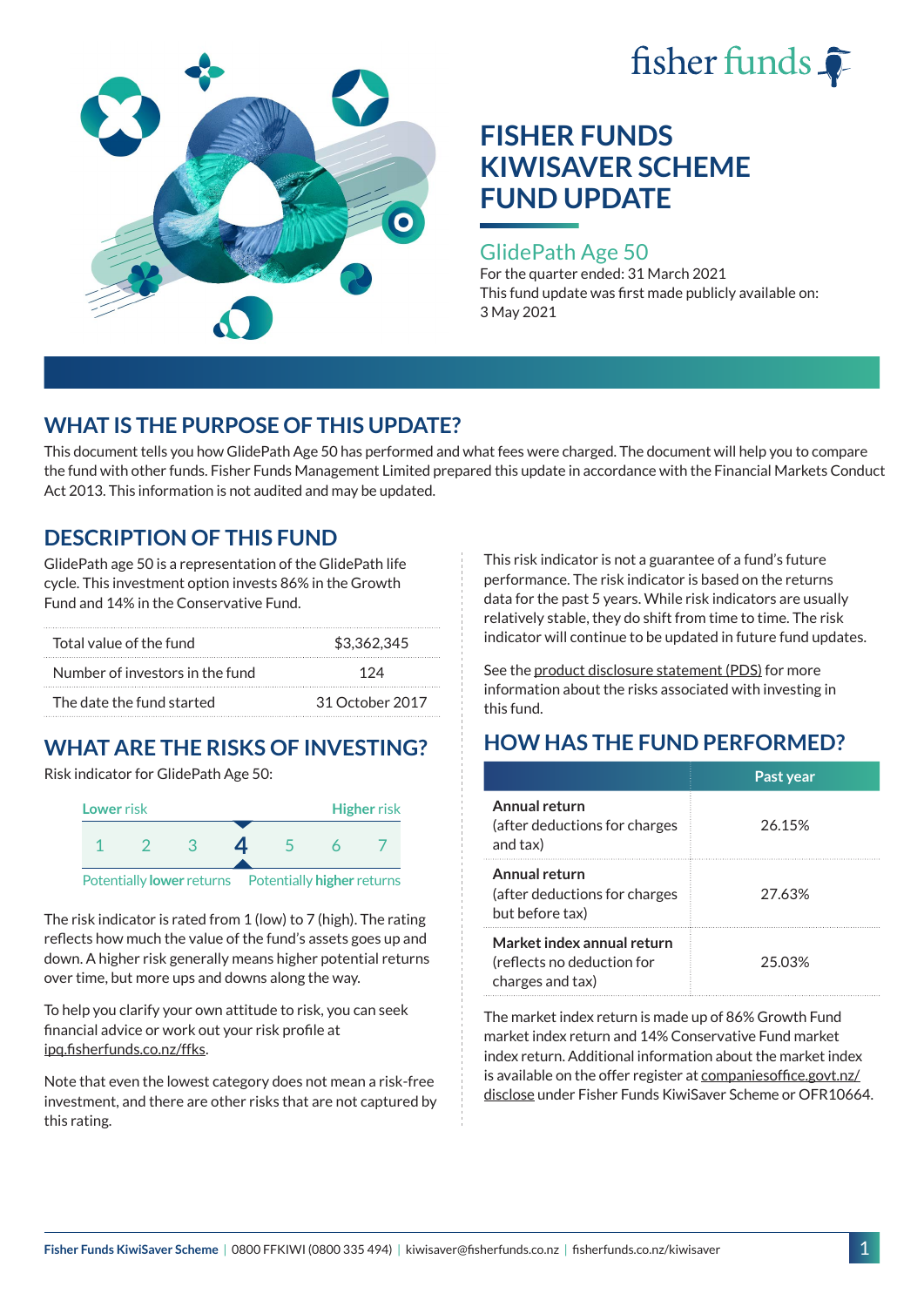# **ANNUAL RETURN GRAPH**



This shows the return after fund charges and tax for each year ending 31 March since the fund started. The last bar shows the average annual return since the fund started, up to 31 March 2021.

**Important:** This does not tell you how the fund will perform in the future.

Returns in this update are after tax at the highest prescribed investor rate (PIR) of tax for an individual New Zealand resident. Your tax may be lower. The market index return reflects no deduction for charges and tax.

### **WHAT FEES ARE INVESTORS CHARGED?**

Investors in GlidePath Age 50 are charged fund charges that include GST. In the year to 31 March 2020 these were:

|                                                       | % of net asset value   |  |
|-------------------------------------------------------|------------------------|--|
| <b>Total fund charges</b>                             | 1.19%                  |  |
| Which are made up of:                                 |                        |  |
| <b>Total management and</b><br>administration charges | 1.02%                  |  |
| Inding:                                               |                        |  |
| Manager's basic fee                                   | 0.95%                  |  |
| Other management and<br>administration charges        | 0.07%                  |  |
| Total performance-based fees <sup>1</sup>             | 0.17%                  |  |
| <b>Other charges:</b>                                 | \$ amount per investor |  |
| Annual account fee                                    |                        |  |

\* The account fee reduced from \$3 per month (\$36 per annum) to \$1.95 per month (\$23.40 per annum) on 1 July 2020.

Small differences in fees and charges can have a big impact on your investment over the long term.

### **EXAMPLE OF HOW THIS APPLIES TO AN INVESTOR**

Sarah had \$10,000 in the fund at the start of the year and did not make any further contributions. At the end of the year, Sarah received a return after fund charges were deducted of \$2,615 (that is 26.15% of her initial \$10,000). Sarah also paid \$36 in other charges. This gives Sarah a total return after tax of \$2,579 for the year.

#### **WHAT DOES THE FUND INVEST IN? Actual investment mix**

This shows the types of assets that the fund invests in.



#### **Target investment mix**

This shows the mix of assets that the fund generally intends to invest in.